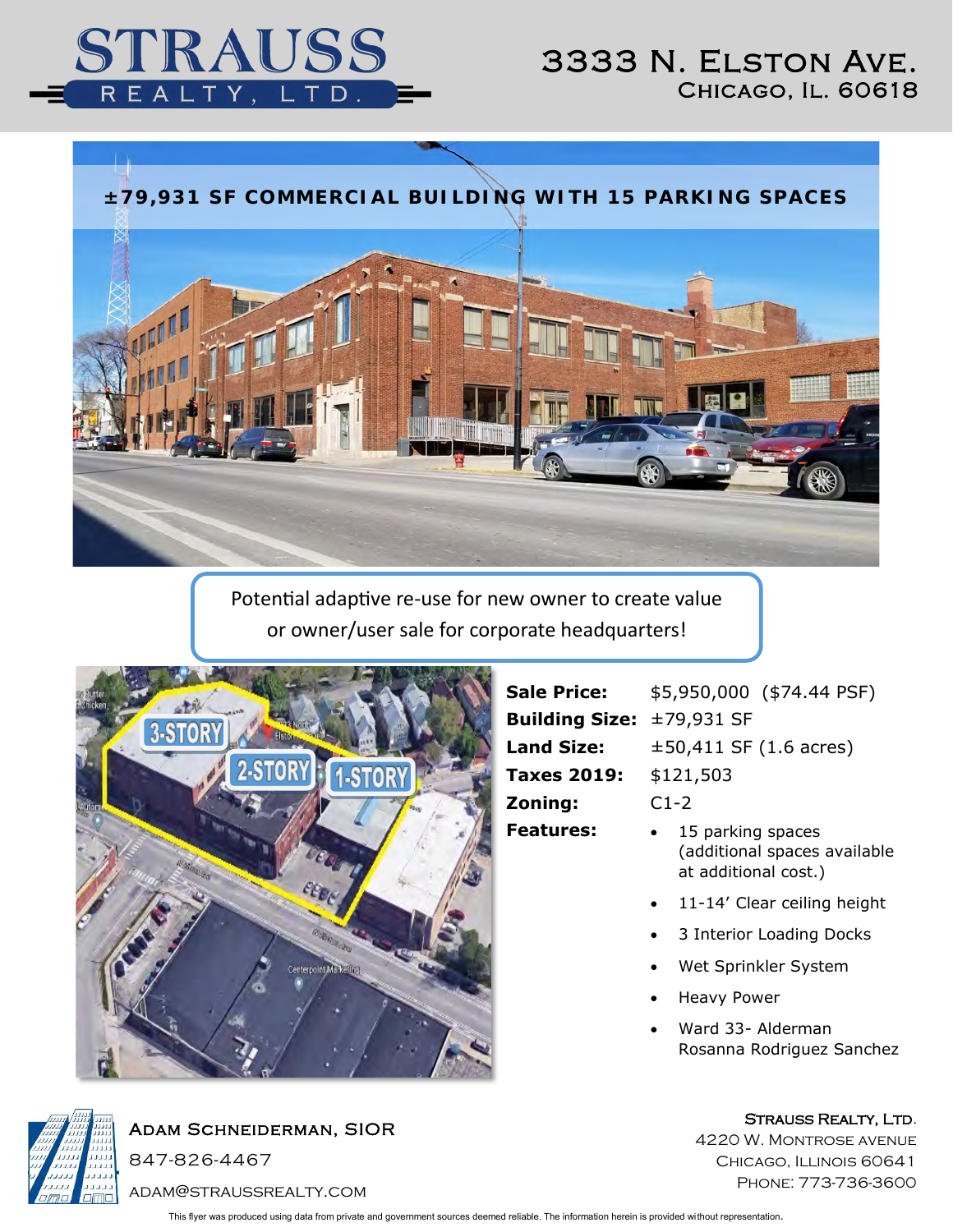

## 3333 N. Elston Ave. Chicago, Il. 60618

Location





Adam Schneiderman, SIOR

847-826-4467

STRAUSS REALTY, LTD. 4220 W. Montrose avenue CHICAGO, ILLINOIS 60641 Phone: 773-736-3600

adam@straussrealty.com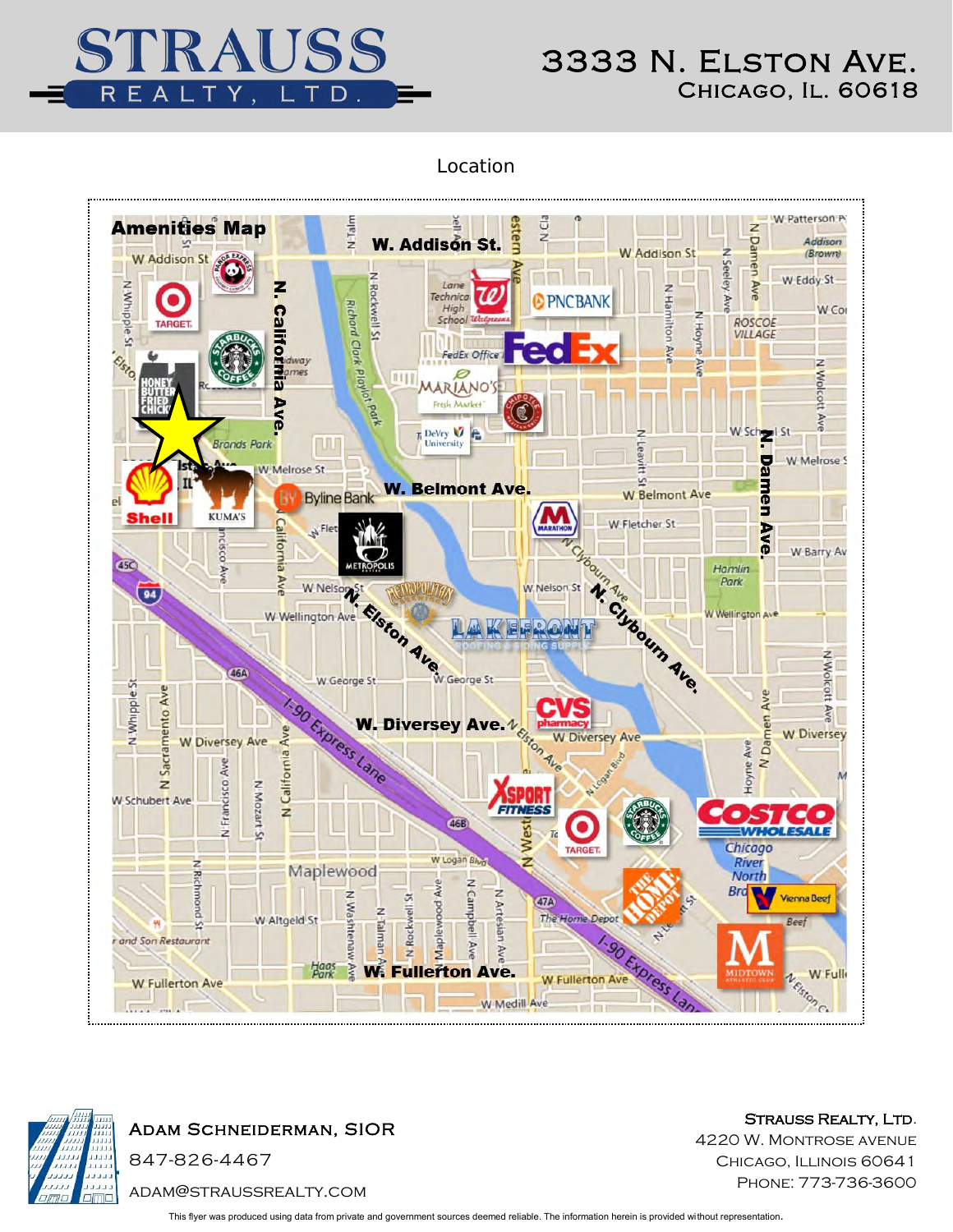

Survey





Adam Schneiderman, SIOR

847-826-4467

adam@straussrealty.com

STRAUSS REALTY, LTD. 4220 W. Montrose avenue CHICAGO, ILLINOIS 60641

Phone: 773-736-3600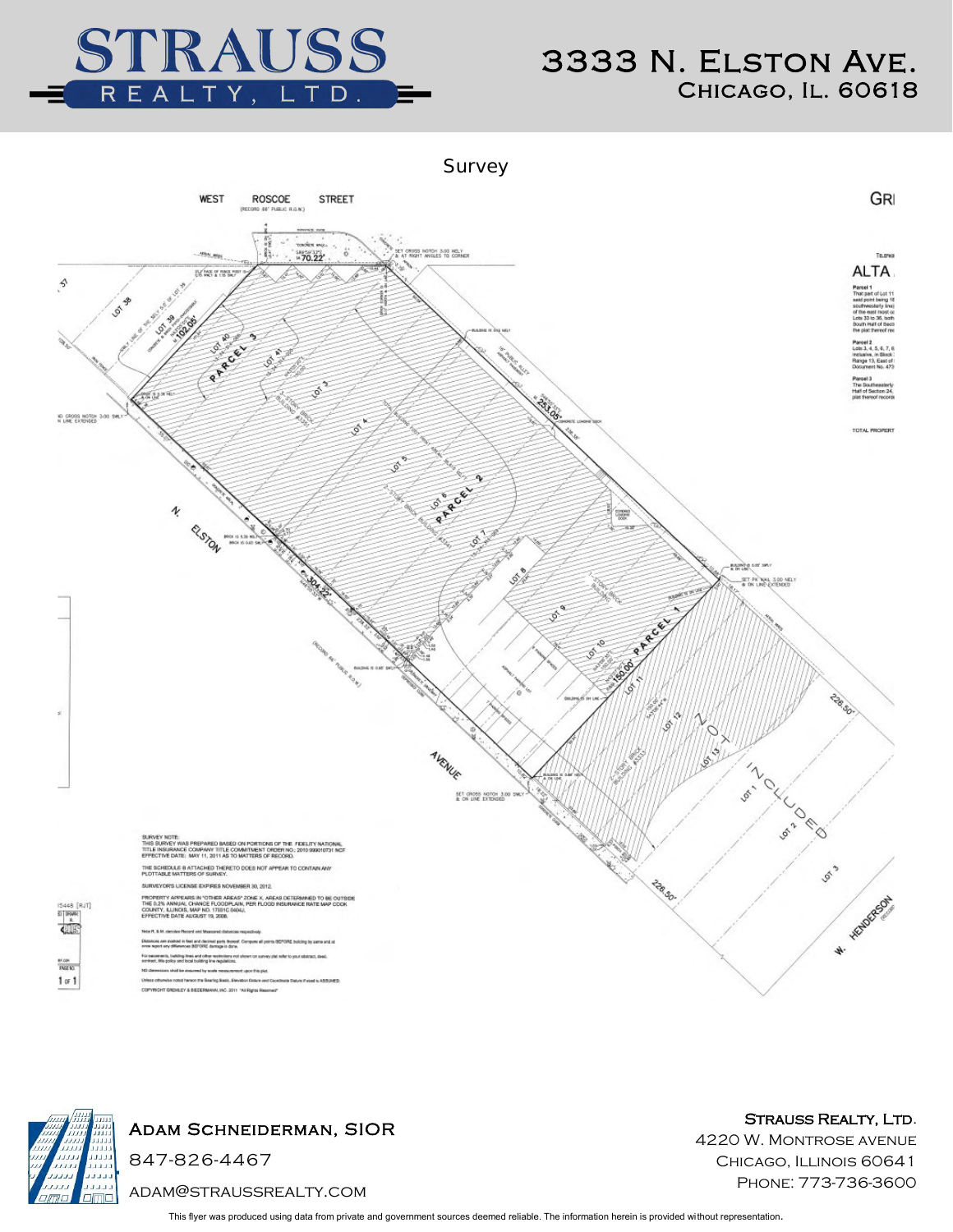

Layout





STRAUSS REALTY, LTD.

4220 W. Montrose avenue CHICAGO, ILLINOIS 60641 Phone: 773-736-3600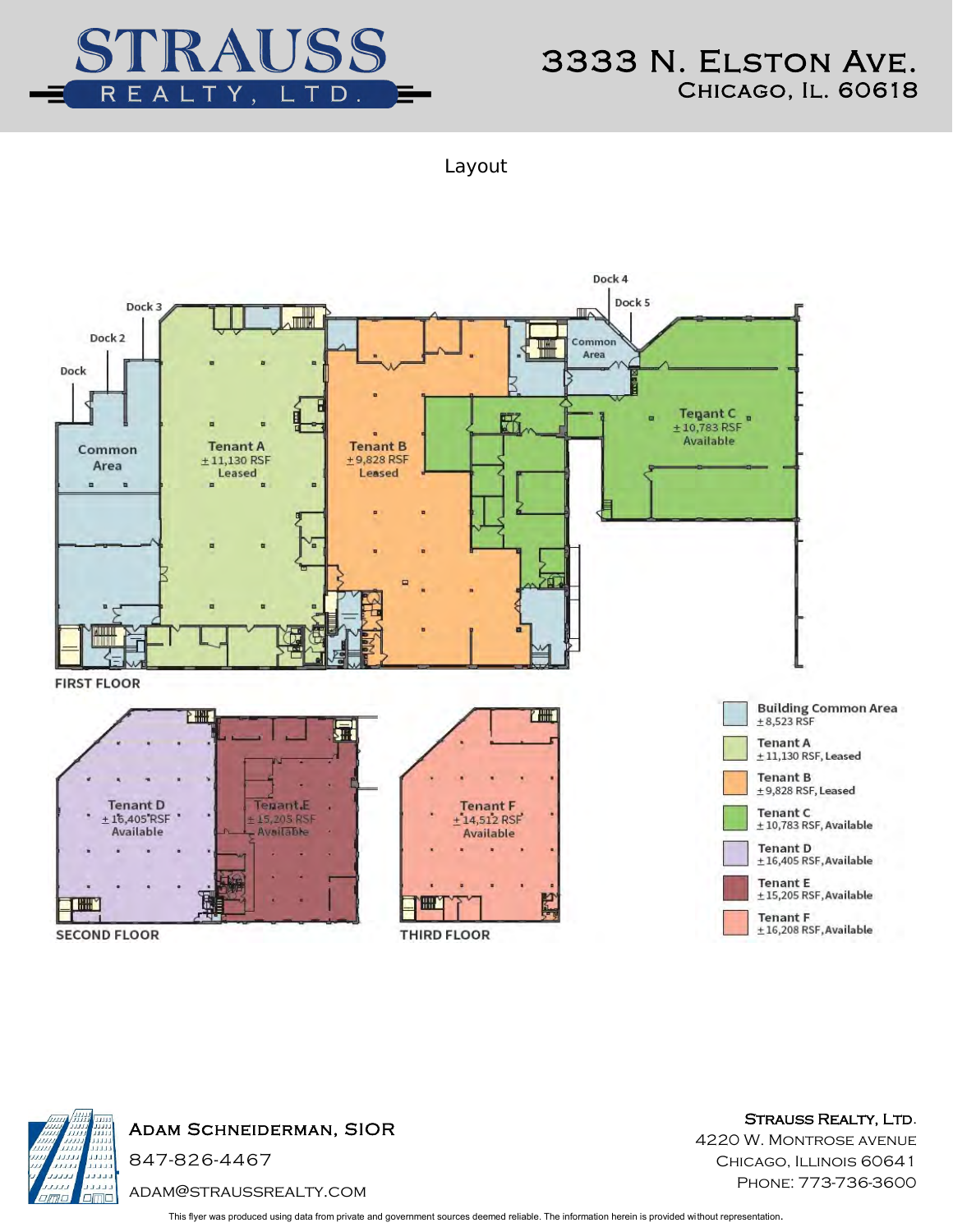

1st Floor Plan





Adam Schneiderman, SIOR

adam@straussrealty.com

STRAUSS REALTY, LTD. 4220 W. Montrose avenue CHICAGO, ILLINOIS 60641 Phone: 773-736-3600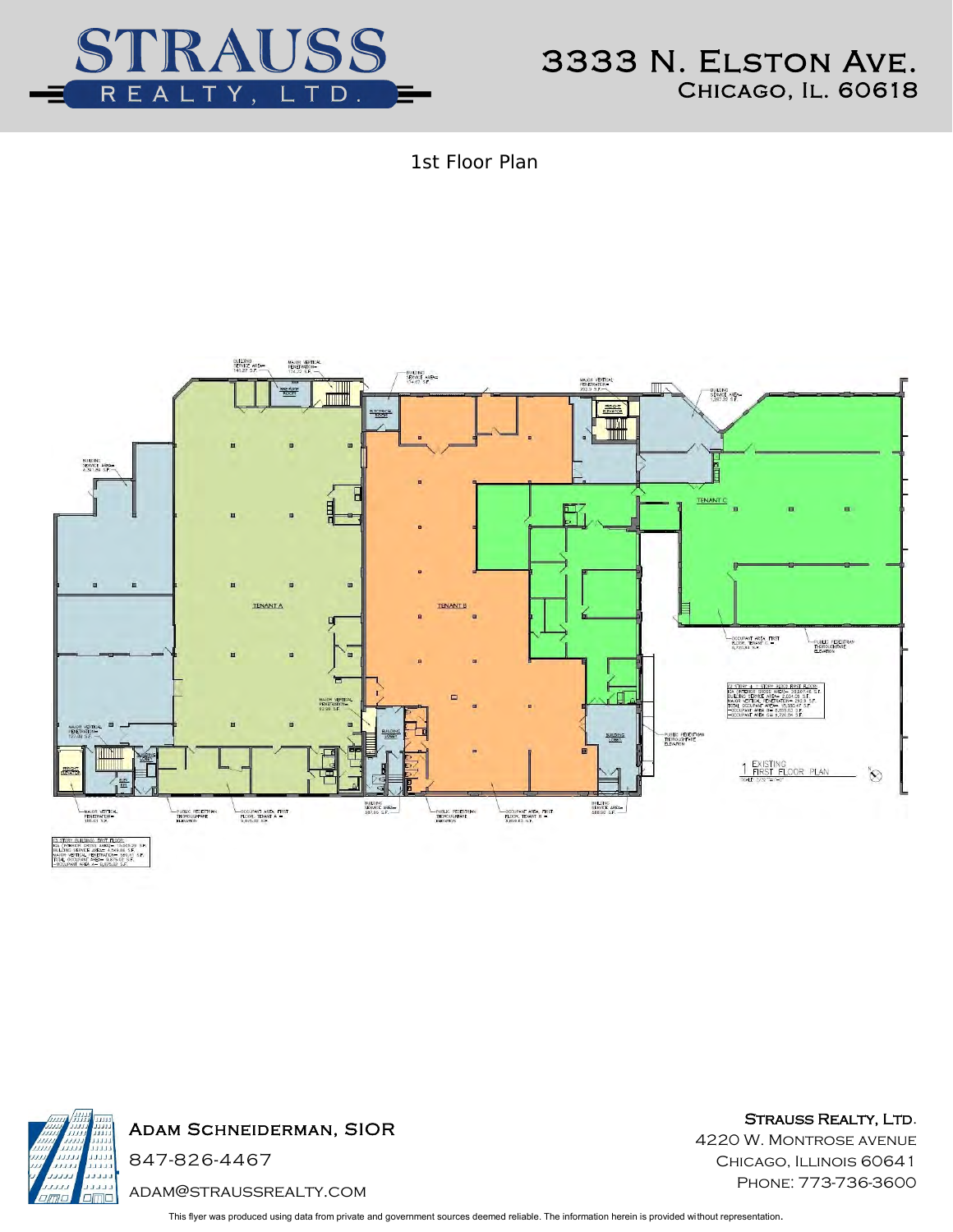

2nd Floor Plan





Adam Schneiderman, SIOR

adam@straussrealty.com

STRAUSS REALTY, LTD. 4220 W. Montrose avenue CHICAGO, ILLINOIS 60641 Phone: 773-736-3600